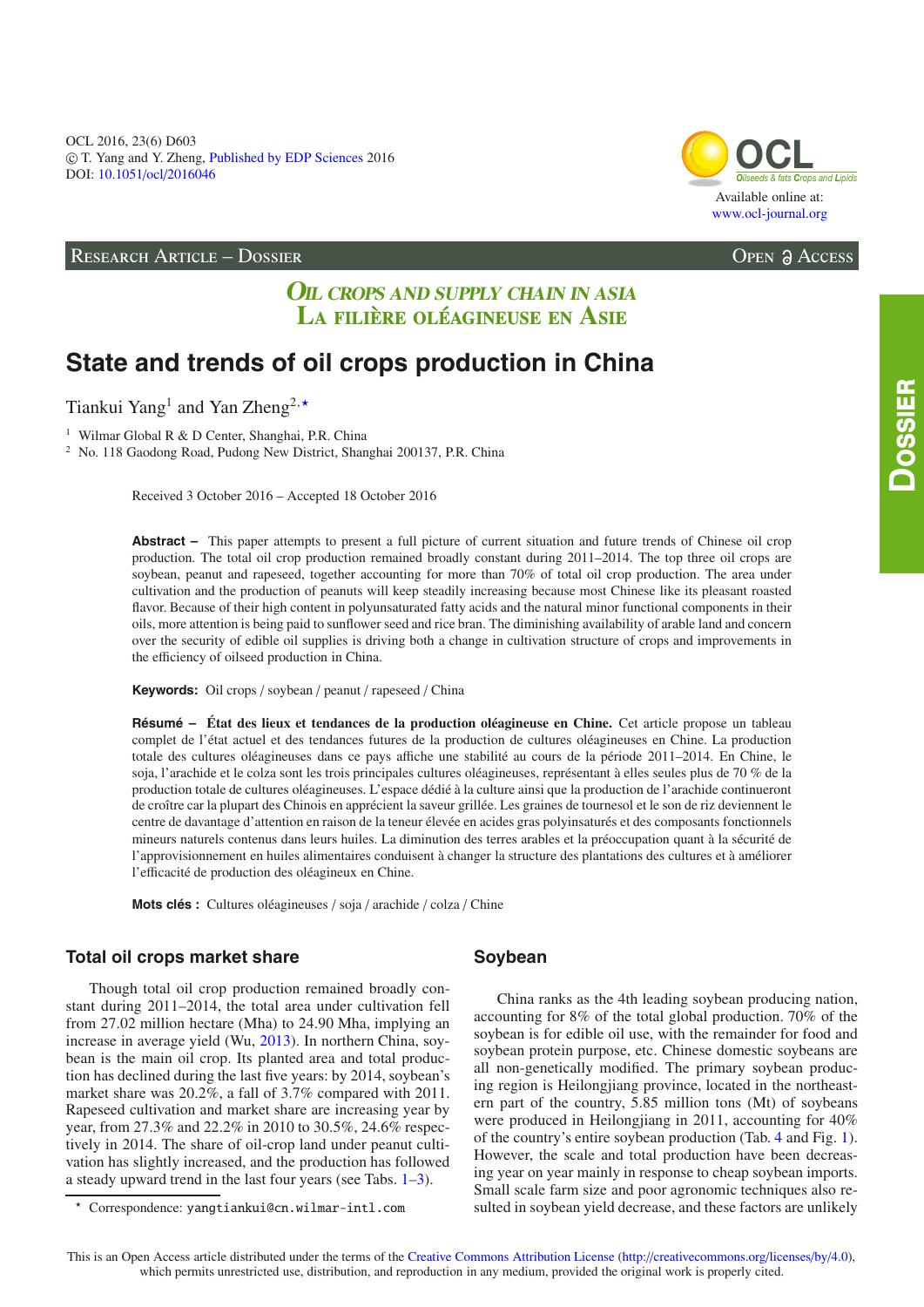#### T. Yang and Y. Zheng: OCL 2016, 23(6) D603

| Year | Sovbean | Peanut | Rapeseed | Cottonseed | Sunflower seed | Flaxseed | Sesame seed | Total |
|------|---------|--------|----------|------------|----------------|----------|-------------|-------|
| 2010 | 8.52    | 4.53   | 7.37     | 4.85       | 0.98           | 0.32     | 0.45        | 27.02 |
| 2011 | 7.89    | 4.58   | 7.35     | 5.03       | 0.94           | 0.32     | 0.44        | 26.55 |
| 2012 | 7.17    | 4.64   | 7.43     | 4.69       | 0.89           | 0.32     | 0.44        | 25.58 |
| 2013 | 6.79    | 4.63   | 7.53     | 4.35       | 0.93           | 0.31     | 0.42        | 24.96 |
| 2014 | 6.80    | 4.60   | 7.59     | 4.22       | 0.95           | 0.31     | 0.43        | 24.90 |

<span id="page-1-0"></span>**Table 1.** Oilseed cultivation areas in China (Mha).

<span id="page-1-1"></span>Source: National Bureau of Statistics of China [\(www.stats.gov.cn\)](www.stats.gov.cn).

**Table 2.** Oilseeds production in China (Mt).

| Year | Sovbean | Peanut | Rapeseed | Cottonseed | Sunflower seed | Sesame | Camellia seed | Flaxseed | Total  |
|------|---------|--------|----------|------------|----------------|--------|---------------|----------|--------|
| 2011 | 14.485  | 16.046 | 13.425   | 11.860     | 2.313          | 0.606  | .480          | 0.359    | 60.574 |
| 2012 | 13.011  | 16.691 | 14.007   | 12.305     | 2.323          | 0.639  | .728          | 0.391    | 61.095 |
| 2013 | 11.951  | 16.972 | 14.458   | 11.338     | 2.423          | 0.624  | 777           | 0.399    | 59.942 |
| 2014 | 12.154  | 16.482 | 14.772   | 11.090.    | 2.492          | 0.629  | 2.023         | 0.387    | 60.029 |

<span id="page-1-2"></span>Source: China National Grain and Oils Information Center [\(www.agri.cn\)](www.agri.cn).

**Table 3.** Yield per unit area of oilseeds (kg/ha).

| Year | Sovbean | Peanut | Rapeseed | Sunflower seed | Sesame | Flaxseed |
|------|---------|--------|----------|----------------|--------|----------|
| 2011 | 1791    | 3502   | 1827     | 2459           | 1385   | 1113     |
| 2012 | 1814    | 3598   | 1884     | 2614           | 1463   | 1228     |
| 2013 | 1759    | 3663   | 1919     | 2606           | 1490   | 12.73    |
| 2014 | 1787    | 3579   | 1946     | 2626           | 1467   | 1262     |

Source: National Bureau of Statistics of China [\(www.stats.gov.cn\)](www.stats.gov.cn).

**Table 4.** Oilseed production in Mt in top three provinces (2014).

| crop       |                           |                                      |                      | Total national output |
|------------|---------------------------|--------------------------------------|----------------------|-----------------------|
|            |                           |                                      |                      | output                |
| soybean    | Heilongjiang (4.45 MT)    | Inner Mongolia (1.15 MT)             | Anhui $(0.96$ MT $)$ | 12.15 MT              |
| peanut     | Henan $(4.71$ MT $)$      | Shandong $(3.31 \text{ MT})$         | Hebei (1.29 MT)      | 16.48 MT              |
| rapeseed   | Hubei (2.58 MT)           | Sichuan $(2.33 \text{ MT})$          | Hunan $(2.02$ MT $)$ | 14.77 MT              |
| cottonseed | Xinjiang (2.48 MT)        | Shandong $(0.72 \text{ MT})$         | Hebei (0.57 MT)      | 11.09 MT              |
| sesame     | Henan $(0.22 \text{ MT})$ | Hubei $(0.21$ MT $)$                 | Anhui (0.16 MT)      | $0.63$ MT             |
| sunflower  | Inner Mongolia (0.99 MT)  | $\text{Xinjiang } (0.44 \text{ MT})$ | Jilin $(0.29$ MT $)$ | 2.49 MT               |

Source: Bureau of Statistics of each Chinese province.

to change in the near future (Zhu, [2013](#page-4-1)). It has been estimated that in Heilongjiang province the profit on soybean per hectare was 1590 RMB/ha, far below corn (4140 RMB/ha) and rice (6000 RMB/ha) (OECD, [2013\)](#page-4-2). In general, the rapid growth of domestic demand and the aforementioned reasons could lead to a heavy reliance on imported seeds. If the current situation is any guide, soybean cultivation and production will continue to decrease in the future.

#### **Rapeseed**

China is the world's largest rapeseed producing country and biggest consumer of rapeseed oil. Total production accounts for 30% of global production. Unlike soybean, 95% of rapeseed is used for crushing. The rapeseed cultivation area is mainly distributed across the Yangtze River valley (Tab. [4](#page-1-2) and Fig. [2\)](#page-2-1). Rapeseed is grown in winter in these places in order to avoid disturbing the usual cultivation of grain and cotton. Rapeseed cultivation can improve land utilization, thereby providing a valuable social and economic benefit. For these reasons, rapeseed cultivation and production are likely to increase steadily in the future years.

#### **Peanut**

Peanut is a traditional oil crop in China. In 2014, the total planted area was 4.60 Mha, accounting for 18% of the total cultivation area devoted to oil crops. Peanut production accounted for 27% of the country's total oil crop production and 40.8% of global peanut production. Peanut has broad utilization possibilities in China: 50% goes to crushing and the remainder for food use; roasted, boiled and candied peanut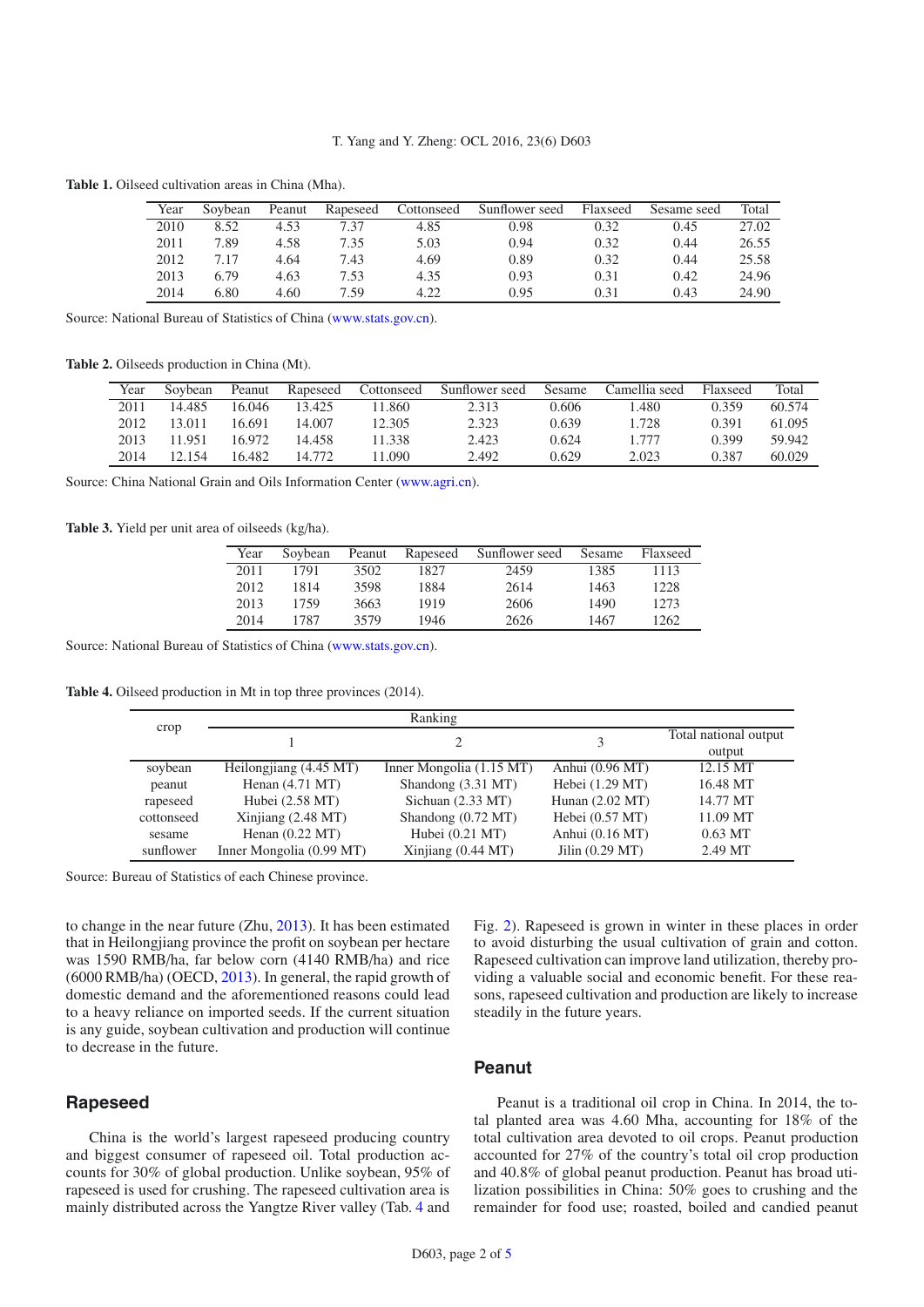

<span id="page-2-0"></span>**Fig. 1.** Distribution of soybean production in China (data based on last 3 years average production) (Source: Bureau of Statistics of each Chinese province).



<span id="page-2-1"></span>**Fig. 2.** Distribution of rapeseed production in China (data based on last 3 years' average production) (Source: Bureau of Statistics of each Chinese province).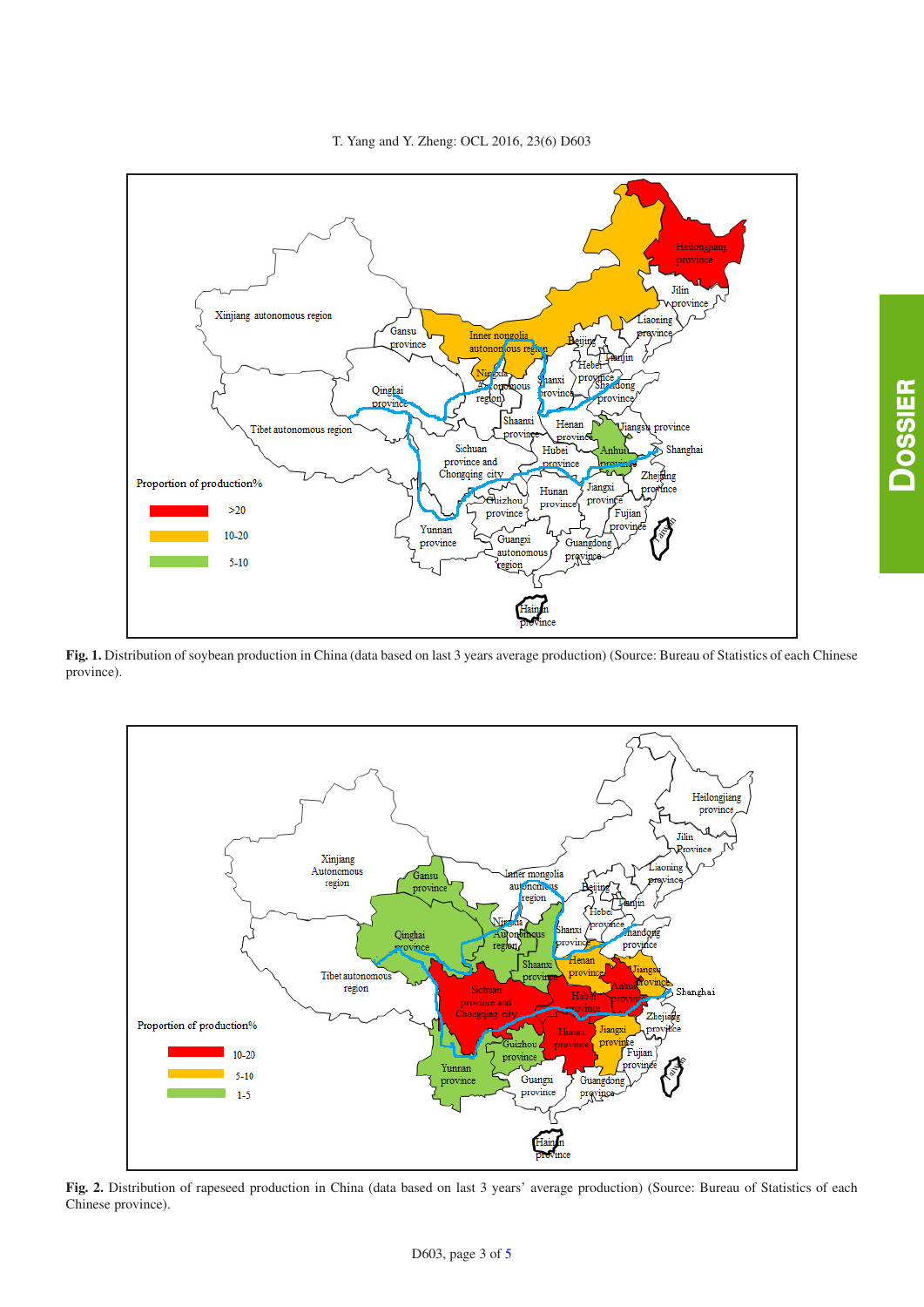T. Yang and Y. Zheng: OCL 2016, 23(6) D603



<span id="page-3-1"></span><span id="page-3-0"></span>**Fig. 3.** Distribution of peanut production in China (data based on last 3 years average production) (Source: Bureau of Statistics of each Chinese province

**Table 5.** Rice cultivation area and production in China.

|                       | 2010  | 201   | 2012  | 2013  | 2014  |
|-----------------------|-------|-------|-------|-------|-------|
| Cultivated area (Mha) | 29.87 | 30.06 | 30.30 | 30.31 | 30.31 |
| Production (Mt)       | 195.8 | 201.0 | 204.3 | 203.6 | 206.5 |

Source: National Bureau of Statistics of China [\(www.stats.gov.cn\)](www.stats.gov.cn).

are popular food items. Strong domestic demand and favorable prices make peanut a favorite crop for farmers. Shandong and Henan are the two main peanut producing provinces in China (Tab. [4](#page-1-2) and Fig. [3\)](#page-3-0).

## **Other oil crops (sunflower, sesame, rice bran)**

Sunflower seed oil is regarded as a premium edible oil for its high content of unsaturated fatty acids and natural tocopherols. In 2014, the total area in China under sunflower cultivation was 0.95 Mha, and total production reached 2.49 Mt. Sunflower likes a sunny, warm and dry summer during the seeds' ripening. It is therefore mainly planted in western China: Inner Mongolia and Xinjiang accounted for 40% and 20% respectively of the total production. Sunflower seeds can be classified into two kinds: one is for oil crushing only, with high oil content and dark appearance, the other is bigger with white and black color, and usually serves as a popular snack. In China 50–55% of the sunflower seeds are used for crushing, the remainder for food use (or example bread, bread sticks, and some health snacks).

The use of sesame oil for seasoning in China has been a tradition for centuries. China has for years been one of the largest sesame producing countries: it normally accounts for 10% of the world's total cultivated area; production accounts for 15% of the global total. Sesame production varies according to weather and policies, but the total annual production was kept between 0.6 Mt to 0.64 Mt in 2011–2014.

China is the world biggest producer of rice, with an annual output of about 200 Mt (http://[www.chinagrain.gov.cn\)](http://www.chinagrain.gov.cn). As a by-product of rice processing, rice bran production capacity was about 13 Mt (Tab. [5\)](#page-3-1). Rice bran has a high oil content  $(20\%).$ 

### **Future trends of oil crops production in China**

Changes in dietary habits, urbanization and rising percapita income have led to a more than one million ton increase in demand for vegetable oil in 2015 compared with 2014. About 60% of Chinese edible oil comes from imported oils